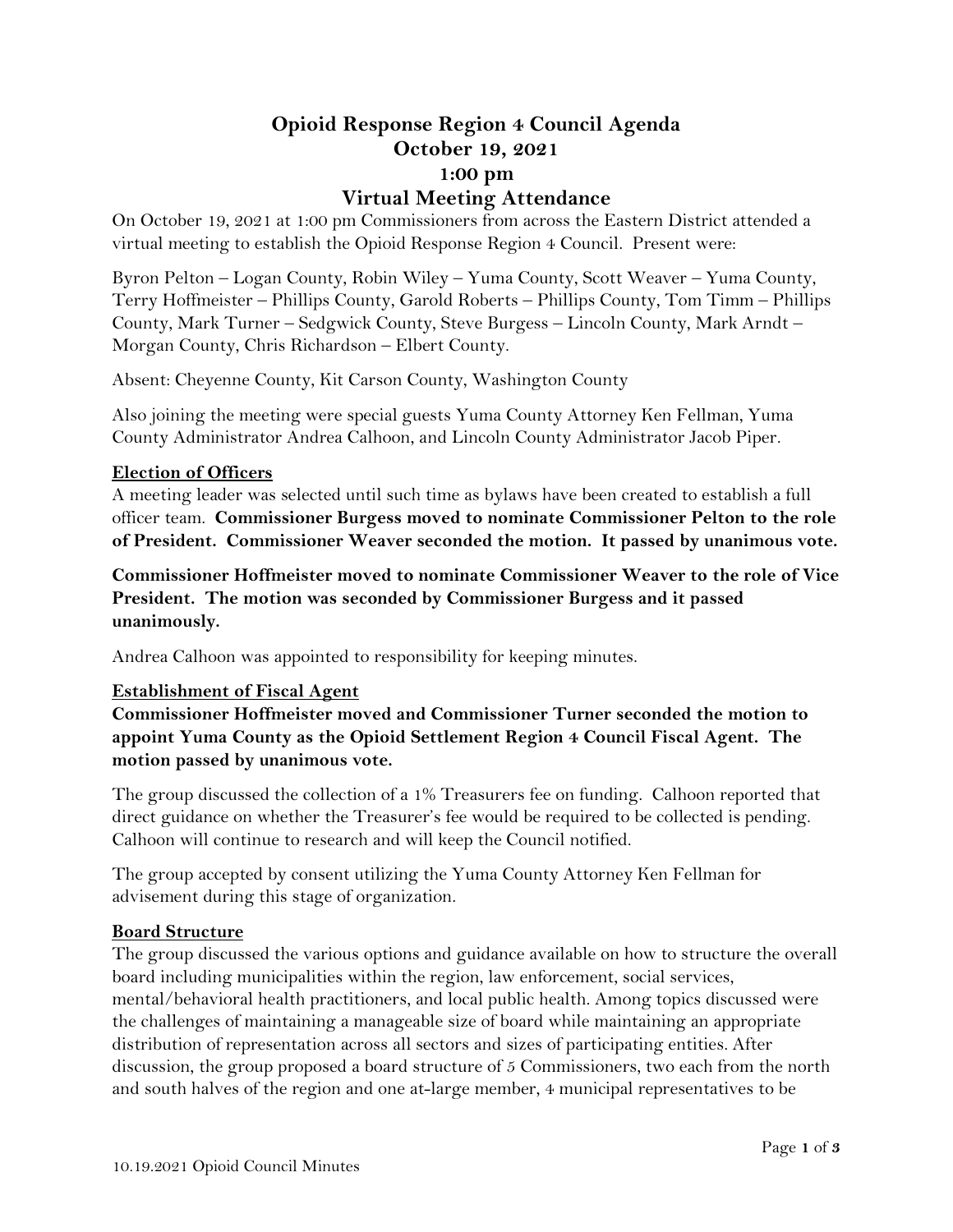selected by the applicable CML regions, and, 2 law enforcement representatives, to be selected by the regional Chiefs and Sheriffs group.

Six non-voting advisory roles were recommended as appropriate for social services, mental/behavioral health practitioners, and public health with a goal of two from opposing ends and/or opposing sizes of entities.

## **Financials**

The group discussed municipal participation in the council with respect to completion of the foundational AG's office participation documents. Each county will contact their respective municipalities to encourage their completion of the documents by the end of next week. Calhoon will coordinate with CCI and CML to monitor and communicate on completion rates across the region. Calhoon will also connect with the AG's office to request a brief extension to the deadline for completion. Fellman advised on the impact of non-participation by local governments and the opportunities for pooling funds within the region.

Calhoon provided an update on the AG's Opioid Response Settlement Funds Planning Grant status and requested input on the RFP process. After discussion, Calhoon will work with other regional councils, the AG's office, and CCI to draft an RFP after the abatement plan requirements are released. After approval by the council, the RFP will be sent to all consultants on the list provided by the AG's office as well as any other consultants that are identified in the interim.

The group discussed other possible funding sources including ARPA funding and potential future grant programs. Fellman provided guidance on approved expenditures and the proposed State Infrastructure Fund as outlined in the AG's Office MOU. Commissioner Richardson requested additional information be gathered regarding how "infrastructure" is defined with respect to the proposed program. Also discussed were the allowances for and pros/cons of exploring a potential public/private partnership in addressing regional goals.

#### **Pending Documents – Individual Counties**

The group reviewed the status of the four required documents of each individual local government including the State of Colorado MOU, Johnson & Johnson Settlement Participation Agreement, Distributor Settlement Participation Agreement, and the Colorado Subdivision Escrow Agreement. Documents need to be complete by each unit of local government and submitted to CCI and CML respectively no later than November 5, 2021.

#### **Council Documents**

The group discussed the necessity of developing a regional council document and submit to the State for final submission to the federal level by January 2, 2022. A sample document is included as Appendix G of the State of Colorado MOU. Fellman recommended an IGA format as opposed to an MOU and will take today's feedback and future feedback to draft a Region 4 document for review and approval by the Council with a goal of submitting to the State in midto late-December 2021.

Commissioner Pelton initiated a conversation regarding potential non-exclusive MOUs with other regions for use of their established services. The group discussed the importance of